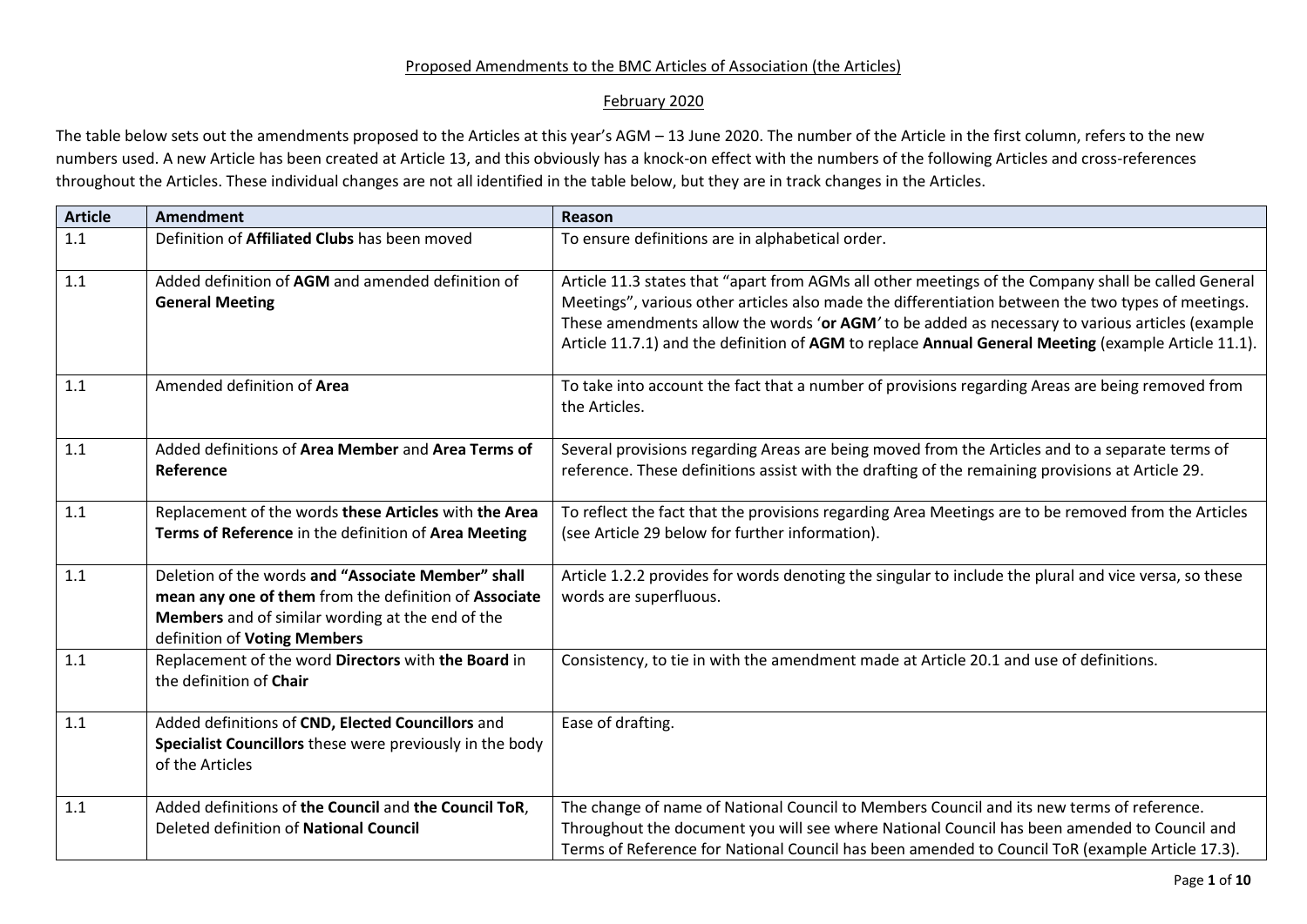| <b>Article</b> | <b>Amendment</b>                                                                                          | Reason                                                                                                                                                                  |
|----------------|-----------------------------------------------------------------------------------------------------------|-------------------------------------------------------------------------------------------------------------------------------------------------------------------------|
| 1.1            | The words being Elected Councillors and Specialist<br>Councillors added to the definition of Councillor   | Clarity of the definition of Councillor.                                                                                                                                |
| 1.1            | Replacement of word person with individual in the<br>definition of Elected Officer                        | Consistency.                                                                                                                                                            |
| 1.1            | Added definition of Election Voting Policy                                                                | This is to assist with the drafting at new Article 13.16 so that there is one document which sets out<br>how votes for all elected positions are dealt with at the BMC. |
| 1.1            | Addition of words or made available by to the<br>definition of Electronic Form                            | To allow for instances when information is communicated by way of publishing items on the BMC's<br>website.                                                             |
| 1.1            | Added definition of ex-officio Directors                                                                  | For ease of drafting so that it is clear when certain provisions do / do not apply to the CEO and the<br>President. Used in Articles 21.2 and 23.1.3.                   |
| 1.1            | Deleted definitions of Finance Director and Funded<br><b>Partners</b>                                     | Not used in the Articles so redundant.                                                                                                                                  |
| 1.1            | Amended definitions of Independent Director,<br>Nominated Director, Patron and President                  | Clarity that it is an individual appointed or elected (as appropriate) to the position, not someone<br>who is already e.g. a director, as previous drafting suggested.  |
| 1.1            | Addition of paraclimbing to the definition of<br>Mountaineering                                           | To make it clear that this is covered by the term Mountaineering.                                                                                                       |
| 1.1            | Deleted words in the definition of Mountaineers<br>replaced with Mountaineering                           | Mountaineering is a defined term, so the deleted words are not needed.                                                                                                  |
| 1.1            | Added definition of Non-voting Individual Members<br>Amended definition of Members and Voting Members     | Clarity and ease of drafting.                                                                                                                                           |
| 1.1            | The words National Council replaced with Board in the<br>definition of Official Magazine                  | To reflect the fact that the Board has primacy.                                                                                                                         |
| 1.1            | Deletion of of the Company after Voting Members in<br>the definition of Register                          | Voting Members is a defined term so the deleted words are superfluous                                                                                                   |
| 1.1            | Addition of the words or Voting Members after the<br><b>Council</b> in the definition of Reserved Matters | To reflect the wording at Schedule 1 and ensure it is clear that Reserved Matters are to be referred<br>to the Council or Voting Members.                               |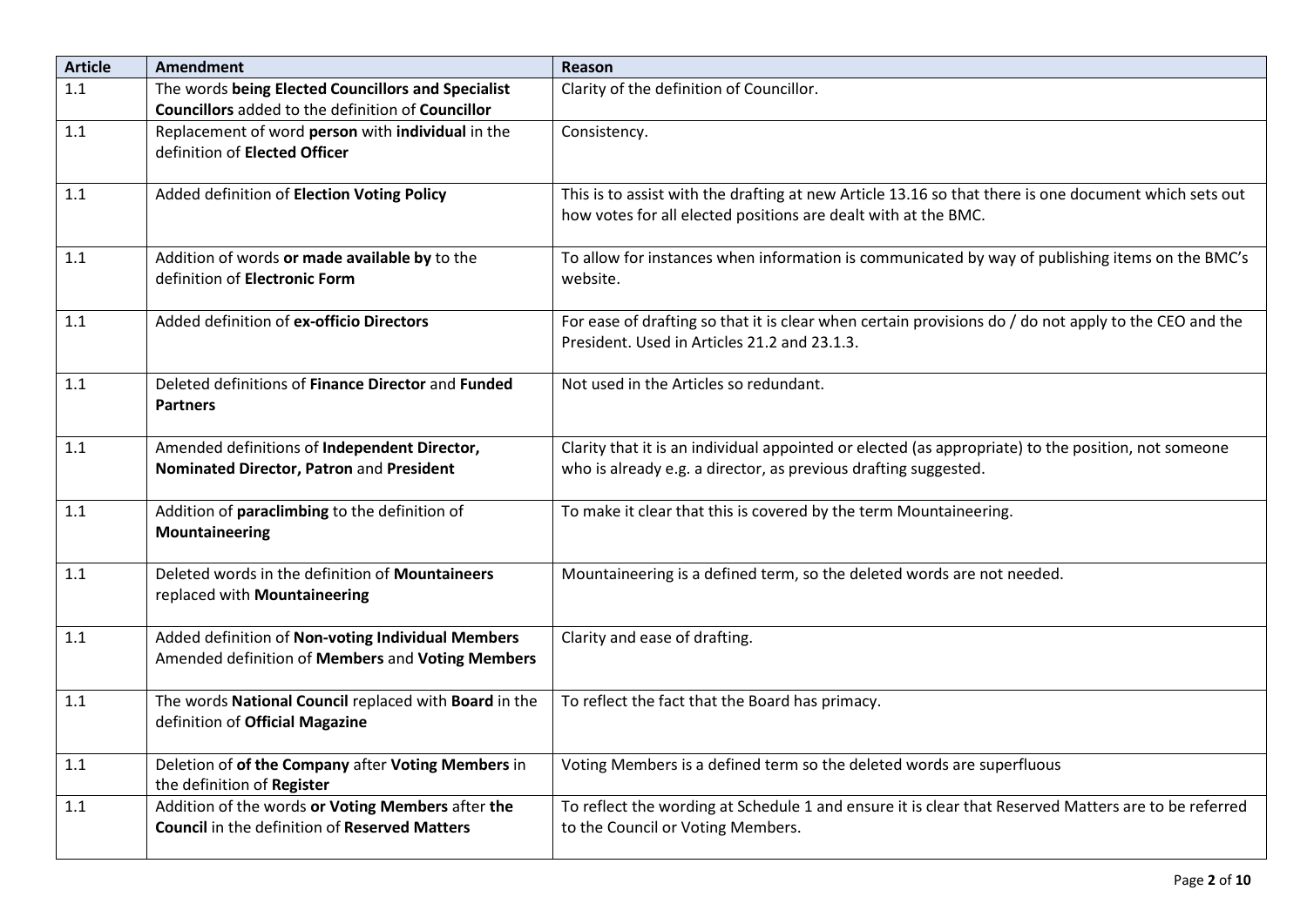| <b>Article</b> | <b>Amendment</b>                                                         | Reason                                                                                                                        |
|----------------|--------------------------------------------------------------------------|-------------------------------------------------------------------------------------------------------------------------------|
| 4.1.2,         | Deletion of of the Company after the word Members                        | Members is a defined term so the deleted words are superfluous.                                                               |
| 5.1.1, 12.7    |                                                                          |                                                                                                                               |
| and 20.2.1     |                                                                          |                                                                                                                               |
| 4.1.11         | Replacement of various words at the end of the                           | Mountaineering is a defined term, so can be used in place of the deleted words.                                               |
|                | sentence with Mountaineering                                             |                                                                                                                               |
| After          | Deletion of the Objects                                                  | Already defined in the definitions so not needed.                                                                             |
| 4.1.12         |                                                                          |                                                                                                                               |
| 5.5.11         | The word director in the first line is no longer<br>capitalised.         | This is not a reference to a director of the BMC and therefore should not have a capital.                                     |
| $6.2$          | Capitalisation of the word directors in the first line                   | This should be reference to the defined term Directors.                                                                       |
| 6.2.4          | Deletion of the word and                                                 | Superfluous word.                                                                                                             |
| 9.5.1,         | Minor amendments that do not affect the meaning.                         | Clarity                                                                                                                       |
| 9.5.2 and      |                                                                          |                                                                                                                               |
| 9.5.3          |                                                                          |                                                                                                                               |
| After 9.5.4    | Deletion of and the above categories of Members shall                    | Voting Members is a defined term, so this wording is superfluous.                                                             |
|                | be the Company's Voting Members                                          |                                                                                                                               |
| 9.5.5(b)       | Deletion of man from chairman and addition of the<br>words or equivalent | Consistency as nowhere else is the term chairman used. To recognise the fact not all clubs will have<br>the positions listed. |
|                |                                                                          |                                                                                                                               |
| 9.5.6 and      | The article at 9.10 has been moved to 9.5.6                              | The article was better placed here as it is defining a set of members, which is what the other articles                       |
| 9.10           |                                                                          | at 9.5 do.                                                                                                                    |
|                |                                                                          |                                                                                                                               |
| 9.6(d)         | Addition of the word Voting before Members on the                        | Clarity, it is only Voting Members that can vote on the Reserved Matters.                                                     |
|                | second line.                                                             |                                                                                                                               |
| 9.7.2          | Addition of the words and/or Voting Members                              | To reflect the correct position, as this is a Reserved Matter that requires approval from the Council                         |
|                |                                                                          | and/or Voting Members as noted in Schedule 1.                                                                                 |
|                |                                                                          |                                                                                                                               |
| $9.8$ and      | Addition of the word fee after subscription in various                   | Clarity and consistency.                                                                                                      |
| 9.9            | places throughout this article                                           |                                                                                                                               |
|                |                                                                          |                                                                                                                               |
| 9.9.1 to       | Deletion of of Members after Register                                    | Register is a defined term so these words are superfluous.                                                                    |
| 9.9.3          |                                                                          |                                                                                                                               |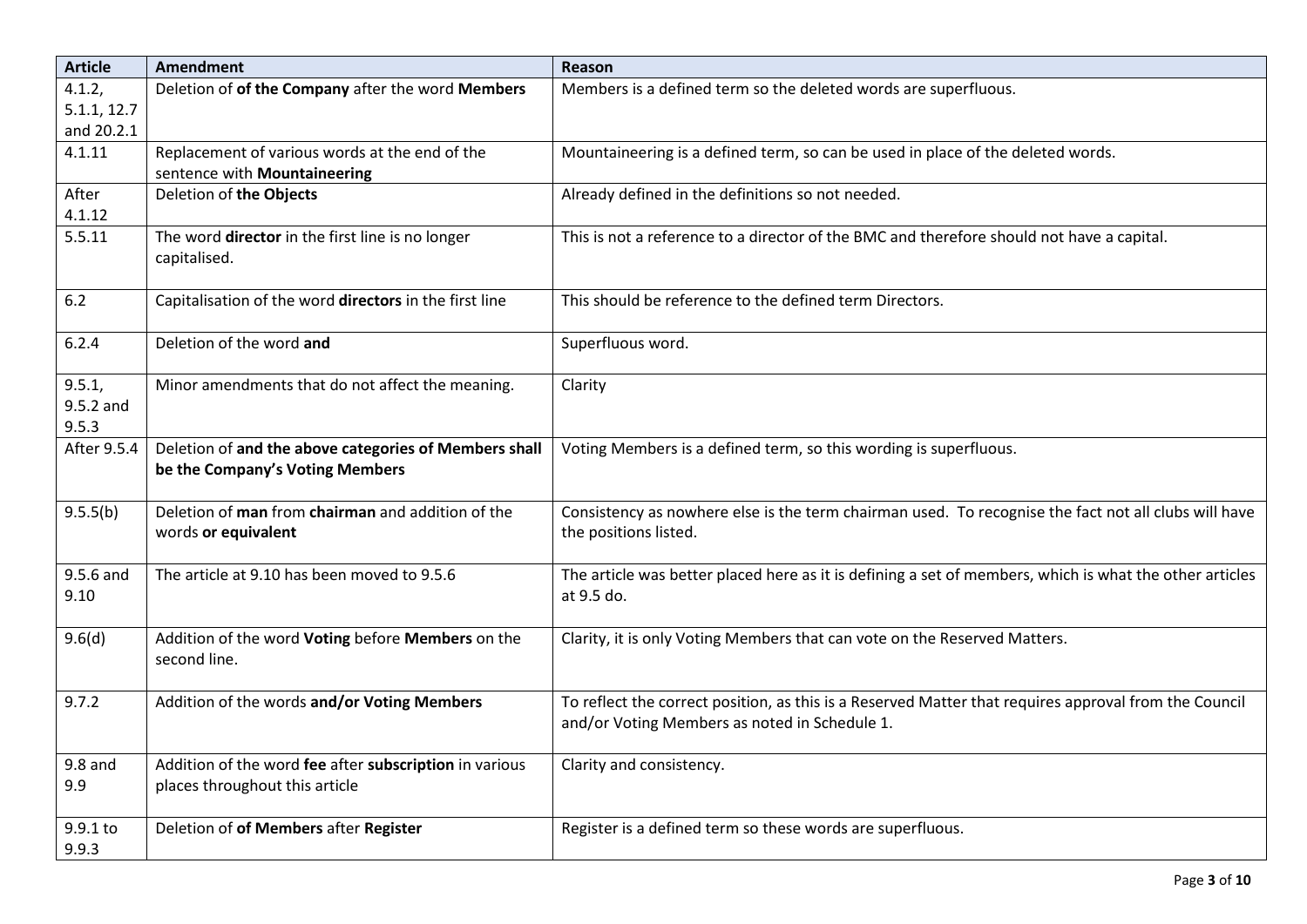| <b>Article</b>     | <b>Amendment</b>                                                                                                                                                                                                                | Reason                                                                                                                                                                                                                                                                                                                                                                                                                                                                                                             |
|--------------------|---------------------------------------------------------------------------------------------------------------------------------------------------------------------------------------------------------------------------------|--------------------------------------------------------------------------------------------------------------------------------------------------------------------------------------------------------------------------------------------------------------------------------------------------------------------------------------------------------------------------------------------------------------------------------------------------------------------------------------------------------------------|
| 10.2               | Addition of words or electronically to their email<br>address as held on the Register after last known<br>address and addition of the words or categories of<br>Members.                                                        | To allow for such notice to be sent electronically and to ensure if there are any codes of conduct etc<br>particular to a category of Member these are captured.                                                                                                                                                                                                                                                                                                                                                   |
| 10.3 to<br>10.6    | Minor amendments that do not affect the meaning.                                                                                                                                                                                | Clarity                                                                                                                                                                                                                                                                                                                                                                                                                                                                                                            |
| 11.1               | Word order changed so that it is annual accounts<br>followed by annual report                                                                                                                                                   | Consistency                                                                                                                                                                                                                                                                                                                                                                                                                                                                                                        |
| $11.5$ and<br>12.9 | The article at 12.9 has been moved to 11.5                                                                                                                                                                                      | This is a more natural place for this Article.                                                                                                                                                                                                                                                                                                                                                                                                                                                                     |
| 11.8.2(a)          | Addition of the word proposed before resolution.<br>Deletion of the words for which notices have not been<br>issued in accordance with Article 12.8 which are<br>replaced with within the timeline detailed in Article<br>12.6. | To ensure it is a proposed resolution dealt with in this Article.<br>This is purely for practical reasons as the timeline under the current Article 12.8 is 14 Clear Days,<br>but in reality, documents need to be tested and agreed with the company providing the electronic<br>proxy service prior to this deadline. It was also not intended that this type of proposed resolution<br>held any more weight than one proposed under Article 11.7.1, and so this brings both of them in<br>line with each other. |
| 11.9               | Minor amendments that do not affect the meaning                                                                                                                                                                                 | To ensure there is no misinterpretation and that both factors at 11.9.1 and 11.9.2 need to be<br>complied with and to take into account new/amended definitions.                                                                                                                                                                                                                                                                                                                                                   |
| 11.10 and<br>11.11 | Minor amendments that do not affect the meaning                                                                                                                                                                                 | Clarity                                                                                                                                                                                                                                                                                                                                                                                                                                                                                                            |
| $12.3 -$<br>12.11  | Reformatting of the numbers                                                                                                                                                                                                     | Clarity                                                                                                                                                                                                                                                                                                                                                                                                                                                                                                            |
| 12.6               | Addition of this Article                                                                                                                                                                                                        | To ensure the categories subject to the 45 clear days' notice are all covered by this provision.                                                                                                                                                                                                                                                                                                                                                                                                                   |
| 12.7               | Addition of words relating to Nationally Elected<br>Councillor and Constituency Councillor and addition of<br>the second sentence                                                                                               | To ensure that the offices of Nationally Elected Councillor and Constituency Councillor are subject<br>to Article 12.7. The additional sentence is to ensure that any incumbent has the automatic right to<br>stand if their position is to be challenged during their term.                                                                                                                                                                                                                                       |
| 13                 | Renumbering - new Article 13                                                                                                                                                                                                    | Clarity and ease of reference as the provisions in new Article 13 are all about proceedings at<br>meetings and not notice of meetings. This clearly affects various references throughout the Articles<br>as it has a knock-on effect.                                                                                                                                                                                                                                                                             |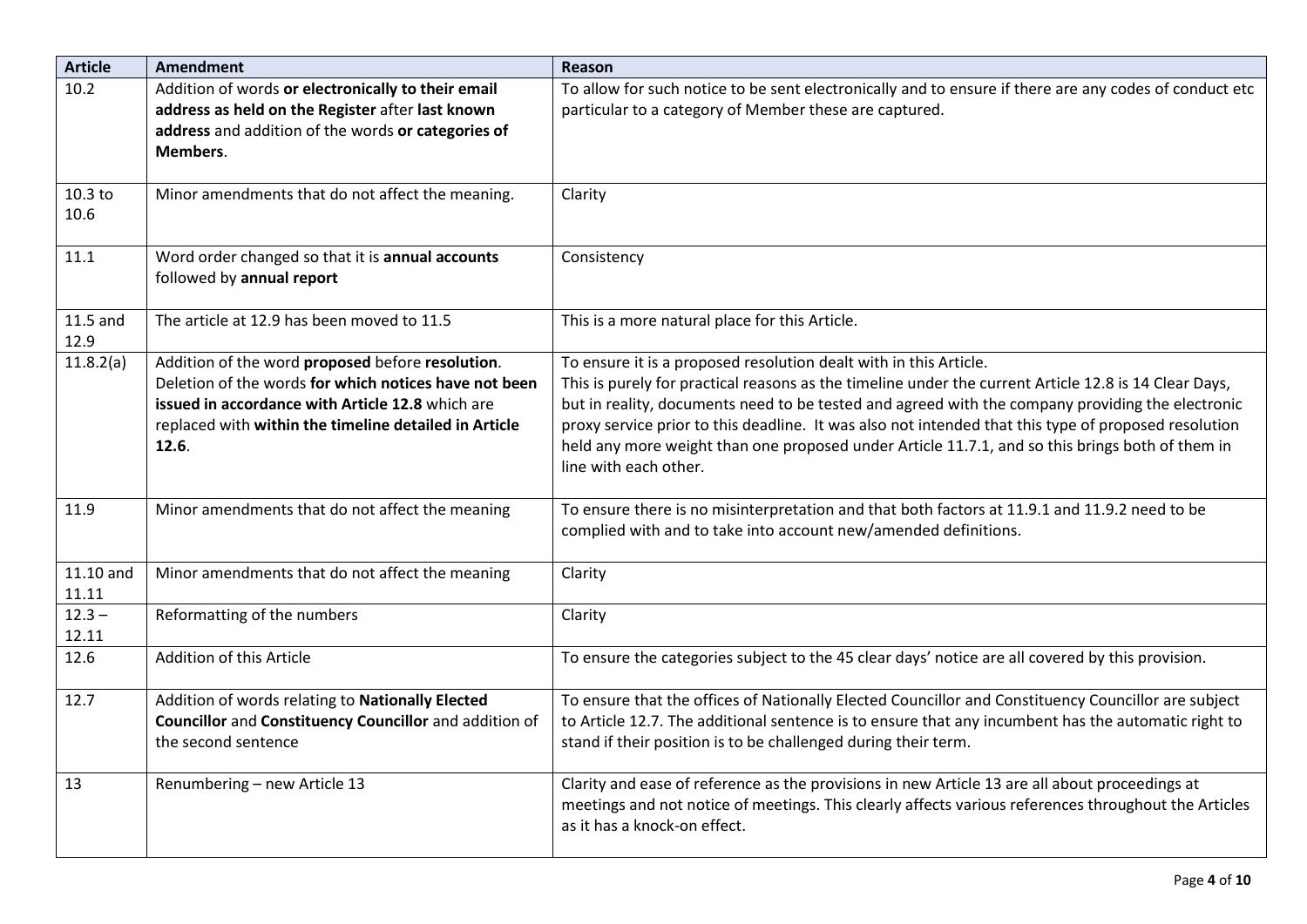| <b>Article</b>   | <b>Amendment</b>                                                                                | Reason                                                                                                                                                                                                                                                                                                                                                                                              |
|------------------|-------------------------------------------------------------------------------------------------|-----------------------------------------------------------------------------------------------------------------------------------------------------------------------------------------------------------------------------------------------------------------------------------------------------------------------------------------------------------------------------------------------------|
| 13.1             | Addition of the words present in person or in proxy                                             | The Companies Act 2006 (s.318) provides that the quorum includes any person appointed a proxy,<br>so if a Voting Member appoints a non-Member then that person will be included in the quorum. It<br>does not mean that someone holding 300 proxies is counted towards the quorum, as they are only<br>one person. The quorum is the number of people present, not the number of proxies they hold. |
| 13.2 and<br>13.4 | Addition of the words Clear prior to days and<br>capitalisation of the D                        | Consistency as these were the only articles that did not refer to either Business, Clear or calendar<br>days.                                                                                                                                                                                                                                                                                       |
| 13.8             | Addition of the words of the meeting after chair                                                | Clarity                                                                                                                                                                                                                                                                                                                                                                                             |
| 13.16            | Addition of this new article                                                                    | To make it clear how elected positions will be decided for all elections held at General Meetings and<br>AGMs                                                                                                                                                                                                                                                                                       |
| 14.2             | Amendment of Director's report to annual report                                                 | Consistency as this term is previously used at Article 11.1.                                                                                                                                                                                                                                                                                                                                        |
| 15.1.1           | Deletion of the word General before meeting and<br>decapitalisation of the word meeting         | To ensure this provision applies to both General Meetings and AGMs                                                                                                                                                                                                                                                                                                                                  |
| 15.1.2           | Addition of the word fee after subscription                                                     | Consistency as this word has been added at Articles 9.8 and 9.9                                                                                                                                                                                                                                                                                                                                     |
| 15.2             | Addition of the words Non-voting Individual Members                                             | Clarity                                                                                                                                                                                                                                                                                                                                                                                             |
| 15.7             | Addition of the words or election after resolution                                              | Clarity – anyone appointed a proxy can also vote on elections in their capacity as proxy, and these<br>proxies can be directed or discretionary.                                                                                                                                                                                                                                                    |
| 15.13(a)         | Addition of the words or election after resolution                                              | Clarity                                                                                                                                                                                                                                                                                                                                                                                             |
| 17.1             | Deletion of various words which are replaced with fulfil<br>the role as set out in Article 18.1 | To avoid repetition of words.                                                                                                                                                                                                                                                                                                                                                                       |
| 17.2             | Replacement of the word party with body                                                         | Consistency as the words bodies/body are used elsewhere in this Article.                                                                                                                                                                                                                                                                                                                            |
| 17.6.1           | Deletion of the words to qualify to be Elected<br><b>Councillors (as defined below)</b>         | Elected Councillors is now defined in Article 1.1 and so this wording is now superfluous.                                                                                                                                                                                                                                                                                                           |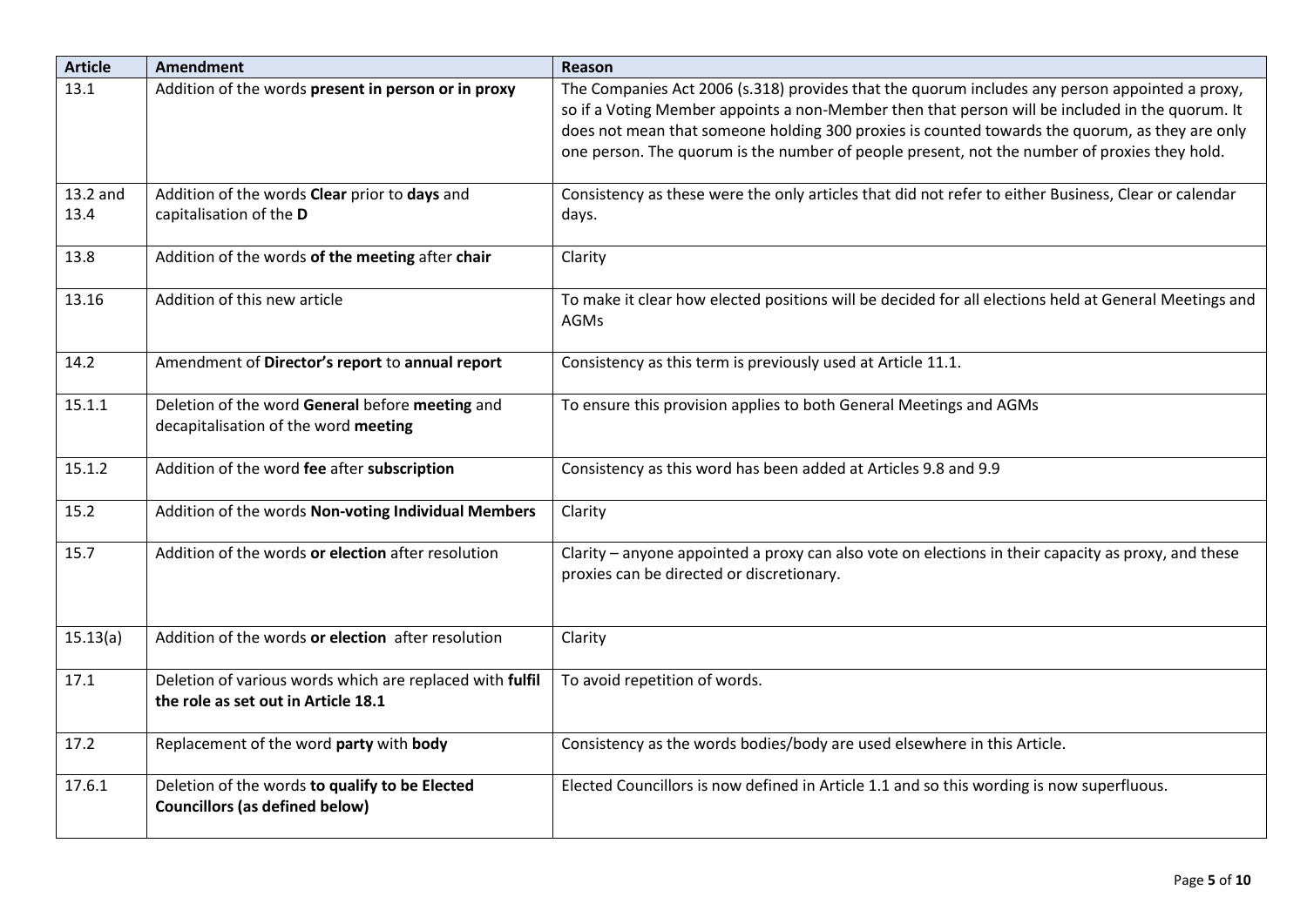| <b>Article</b> | Amendment                                                                   | Reason                                                                                                                                                                                |
|----------------|-----------------------------------------------------------------------------|---------------------------------------------------------------------------------------------------------------------------------------------------------------------------------------|
| 17.6.1 and     | This article has been split into two articles.                              | Clarity - Article 17.6.1 deals with Elected Councillors and 17.6.2 with Specialist Councillors                                                                                        |
| 17.6.2         |                                                                             |                                                                                                                                                                                       |
| 17.6.3.a(ii)   | Replacement of the word councillors with individuals                        | Clarity, the people elected do not have to be Councillors                                                                                                                             |
| and (iii)      |                                                                             |                                                                                                                                                                                       |
|                | Addition of the words in accordance with Article 13.16                      |                                                                                                                                                                                       |
| 17.6.3.a(ii)   |                                                                             | To ensure it is clear that as a position which is elected at a General Meeting or AGM, the successful<br>candidate(s) are decided upon in accordance with the Election Voting Policy. |
|                |                                                                             |                                                                                                                                                                                       |
| 17.6.3(b)      | Addition of the word appointed before Specialist                            | Clarity as such a position is an appointed one, not elected.                                                                                                                          |
|                | <b>Councillor</b>                                                           |                                                                                                                                                                                       |
|                |                                                                             |                                                                                                                                                                                       |
| 17.6.3(c)      | Deletion of the words but such persons will not have                        | This has been added to Article 17.6.4 as it sits better there and so words are no longer needed her.                                                                                  |
|                | voting rights                                                               |                                                                                                                                                                                       |
|                |                                                                             |                                                                                                                                                                                       |
| 17.6.4         | Addition of the words Observers are not entitled to                         | To deal with the deletion noted above at Article 17.6.3(c).                                                                                                                           |
|                | vote                                                                        |                                                                                                                                                                                       |
| 17.7           | Replacement of the words voting members of the                              | Councillors is now a defined term being the Elected and Specialist Councillors and Article 17.6.3                                                                                     |
|                | <b>National Council with Councillors</b>                                    | makes it clear it is only Councillors who can vote.                                                                                                                                   |
|                |                                                                             |                                                                                                                                                                                       |
| 17.9           | Replacement of no less than 60% of voting rights on                         | To make it clearer and not have a double negative. The ors have been deleted because it is meant to                                                                                   |
|                | the Council are not held by with no more than 40% of                        | be those people collectively do not hold more than 40%.                                                                                                                               |
|                | voting rights on the Council are held by                                    |                                                                                                                                                                                       |
|                | Deletion of the or                                                          |                                                                                                                                                                                       |
| 17.9.3         | Replacement of chair of the committee with the                              | It may be that the person on such committee is not the chair and so this has been amended to                                                                                          |
|                | person on such committee, capitalisation of Members                         | capture this. The additional wording is to capture the situation regarding the Finance & Audit                                                                                        |
|                | and addition of the words or appointed by the Council<br>to that committee. | Committee which is that there are two Council representatives on this committee. Members is a<br>defined term so needs a capital M.                                                   |
|                |                                                                             |                                                                                                                                                                                       |
| 17.10.1        | Deletion of the words and chair of the National Council                     | These words are not necessary.                                                                                                                                                        |
|                |                                                                             |                                                                                                                                                                                       |
| 17.10.1        | Replacement of word appointed with elected and                              | To make it clear that the positions of President and Nationally Elected Councillors are elected                                                                                       |
| and            | words added to ensure the terms of office are AGM to                        | positions, and that their terms of office run from AGM to AGM, not calendar years.                                                                                                    |
| 17.10.2        | AGM                                                                         |                                                                                                                                                                                       |
|                |                                                                             |                                                                                                                                                                                       |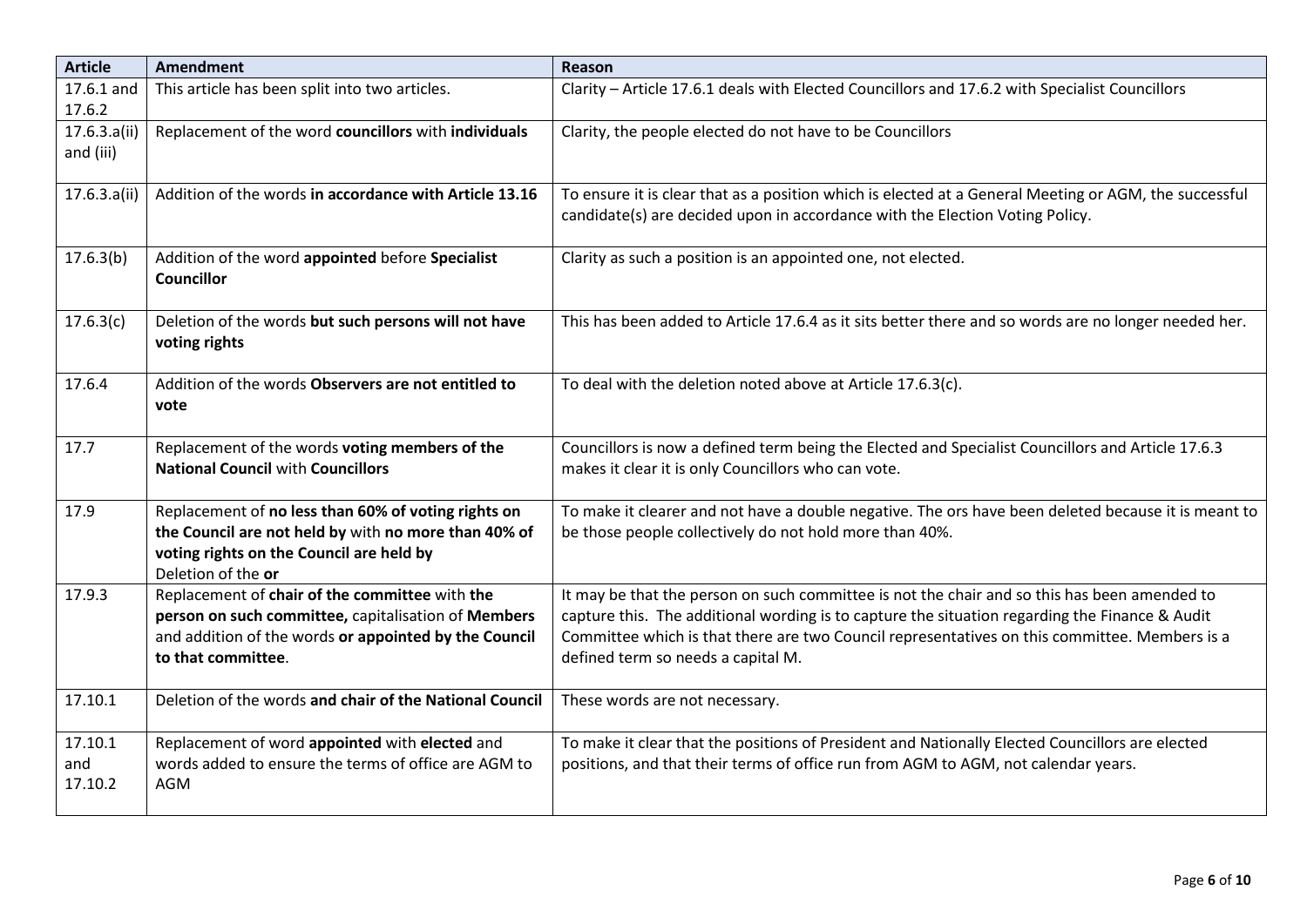| <b>Article</b> | <b>Amendment</b>                                                                                                                                                                                                                                                                                            | Reason                                                                                                                                                                                                                                                                                                                                                                |
|----------------|-------------------------------------------------------------------------------------------------------------------------------------------------------------------------------------------------------------------------------------------------------------------------------------------------------------|-----------------------------------------------------------------------------------------------------------------------------------------------------------------------------------------------------------------------------------------------------------------------------------------------------------------------------------------------------------------------|
| 17.10.3        | Addition of the words the Area Terms of Reference<br>after the Article references and the addition of the<br>words or distinct group after relevant Area                                                                                                                                                    | To allow for the fact that various provisions regarding Areas have been removed from the Articles<br>and placed in a separate document. The second amendment deals with the fact that if a distinct<br>group appoints a Constituency Councillor, they have the ability to determine how long (subject to<br>the Articles) that person represents them on the Council. |
| 17.12          | Addition of new Article 17.12                                                                                                                                                                                                                                                                               | To allow Council meetings to take place electronically.                                                                                                                                                                                                                                                                                                               |
| 18             | Minor amendments that do not affect the meaning                                                                                                                                                                                                                                                             | Clarity and consistency.                                                                                                                                                                                                                                                                                                                                              |
| 19.1           | Amended to reflect the fact there is only one Elected<br>Officer position                                                                                                                                                                                                                                   | Clarity                                                                                                                                                                                                                                                                                                                                                               |
| 19.2           | Replacement of word appointed with elected and<br>words added to ensure the terms of office are AGM to<br>AGM and that the election is held in accordance with<br>new Article 13.16                                                                                                                         | To make it clear that the position of President is elected, in accordance with new Article 13.16, and<br>their term of office runs from AGM to AGM, not calendar years.                                                                                                                                                                                               |
| 20.1           | Deletion of the words of Directors after Board                                                                                                                                                                                                                                                              | Board is a defined terms so the deleted words are superfluous.                                                                                                                                                                                                                                                                                                        |
| 20.1.5         | Addition of the words or elected after appointed                                                                                                                                                                                                                                                            | Clarity - Nominated Directors can be appointed or elected under Articles 20.7 - 20.9.                                                                                                                                                                                                                                                                                 |
| 20.5           | Addition of the words appointed by the Board in the<br>first sentence, and addition of a new sentence When<br>the Members or other bodies appoint or elect<br>Directors they should be mindful of the skills matrix in<br>making their selection in order to ensure the Board is<br>balanced and effective. | This is because of the situation regarding CNDs, they are appointed by the Council and from a pool<br>of twenty candidates, and the intention of the articles is that the skills matrix should be taken into<br>account in relation to such appointments, not that the recruitment of a CND is solely skills based.                                                   |
| 20.7.1         | Replacement of wider membership with Members and<br>appointment with election                                                                                                                                                                                                                               | Use of a defined term, and clarity that an election is required under Article 20.7.1.                                                                                                                                                                                                                                                                                 |
| 20.7.2         | Addition of the words categories 2 and 3 of the<br><b>Stakeholders</b>                                                                                                                                                                                                                                      | Clarity that it is these categories of Stakeholders that can nominate an individual to be a Nominated<br>Director.                                                                                                                                                                                                                                                    |
| 20.8           | Replacement of the words will be presented to the<br><b>General Meeting and the Voting Members shall vote</b>                                                                                                                                                                                               | To ensure that the election process and how the successful candidate(s) is decided upon is<br>consistent with other elected positions.                                                                                                                                                                                                                                |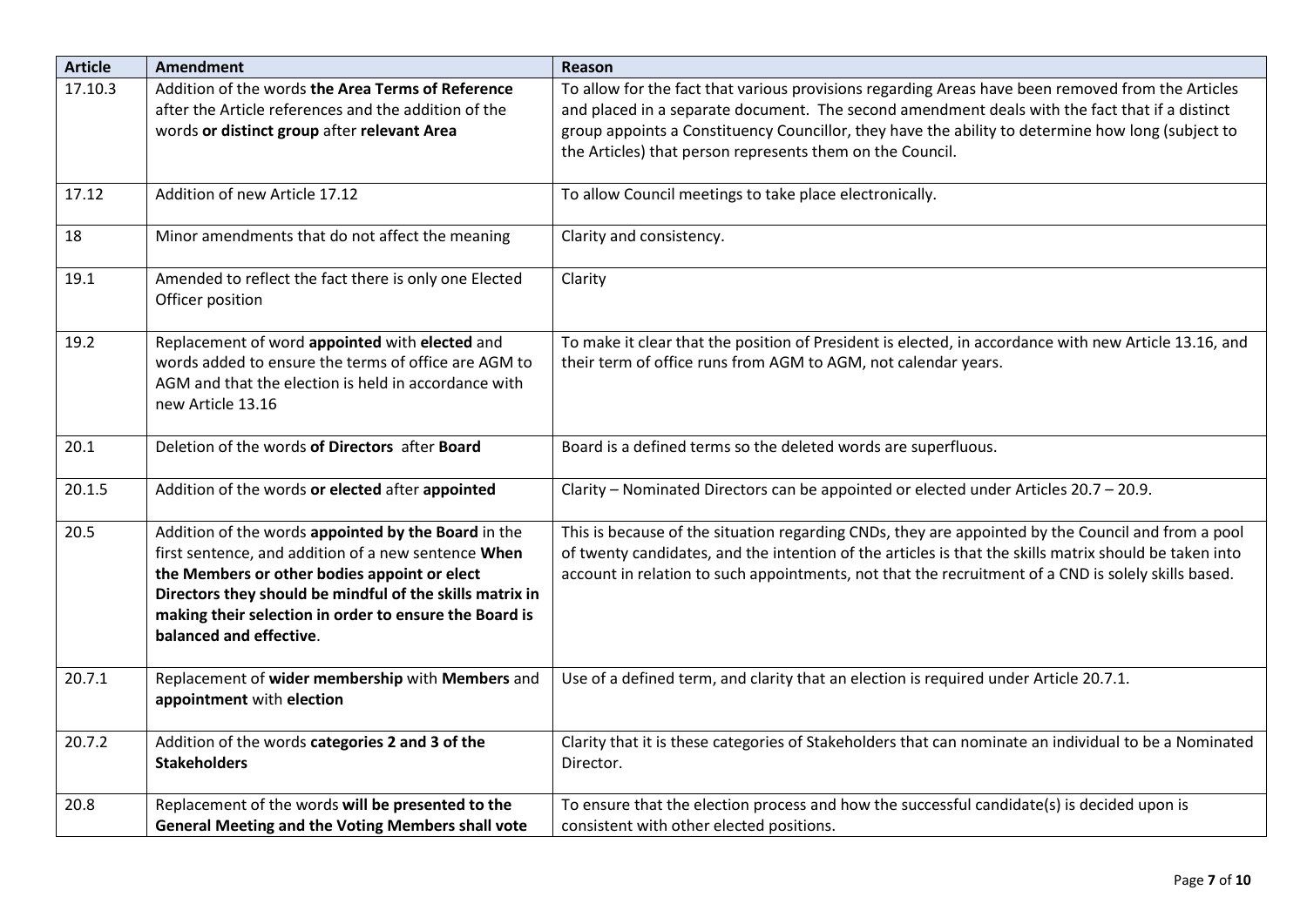| <b>Article</b> | <b>Amendment</b>                                                                                              | Reason                                                                                                |
|----------------|---------------------------------------------------------------------------------------------------------------|-------------------------------------------------------------------------------------------------------|
|                | for their preferred Nominated Directors with shall be                                                         |                                                                                                       |
|                | elected in accordance with Article 13.16                                                                      |                                                                                                       |
| 20.8.1         | Deletion of this article                                                                                      | This is because of the new Article 13.16 which deals with elected positions and how they are          |
|                |                                                                                                               | decided.                                                                                              |
| 20.9           | Renumbering of this article and replacement of the<br>word appointed with elected                             | Clarity - this is an elected position.                                                                |
| 20.10          | Use of the defined term Councillor                                                                            | Clarity                                                                                               |
| 20.12          | Addition of the words no currently, nor have been in                                                          | Clarity, it was felt this was neater drafting.                                                        |
|                | the last four years, and deletion of the words (or who<br>have been such persons within the last four years). |                                                                                                       |
|                |                                                                                                               |                                                                                                       |
| 21.4           | Addition of this article, and reference to it in Article                                                      | To ensure that the term of any Nominated Directors elected at an AGM runs from AGM to AGM and         |
|                | 21.1                                                                                                          | not calendar years.                                                                                   |
| 22.6           | Minor amendments that do not affect the meaning                                                               | Clarity and consistency.                                                                              |
|                |                                                                                                               |                                                                                                       |
| 23.1.12        | Addition of this article                                                                                      | It was felt that as Patrons can be stripped of their patronship due to such behaviour, it should also |
|                |                                                                                                               | be applicable to Directors, Area Officers and Area Representatives.                                   |
| 24.4.2         | The word members after Board is no longer capitalised.                                                        | Board Members is not a defined term.                                                                  |
| 24.4.3         | Deletion of this article                                                                                      | To create some flexibility as to the types of committees that the Board can establish and to try and  |
|                |                                                                                                               | future proof the Articles in respect of the ODG review of the BMC's committee structure. The main     |
|                |                                                                                                               | part of Article 24.4 states the Board can establish committees, so this article is not really needed. |
| 24.8.2         | Addition of the words or the chair of the committee                                                           | Clarity and to ensure committees are covered by this article.                                         |
| 27.1           | Amendment so it states stripped of their patronship                                                           | Clarity as Patrons don't hold office.                                                                 |
|                |                                                                                                               |                                                                                                       |
| 28             | Use of definition CEO                                                                                         | Consistency.                                                                                          |
| 29             | Deletion of old Article 28 re Area Meetings and new                                                           | It was felt the Articles was the wrong place for some of the provisions governing Area Meetings,      |
|                | Article 29 inserted.                                                                                          | because it opened up the possibility of Area Officers inadvertently breaching the Articles. The       |
|                |                                                                                                               | provisions regarding meetings are to be set out in Area Terms of Reference, a document which is to    |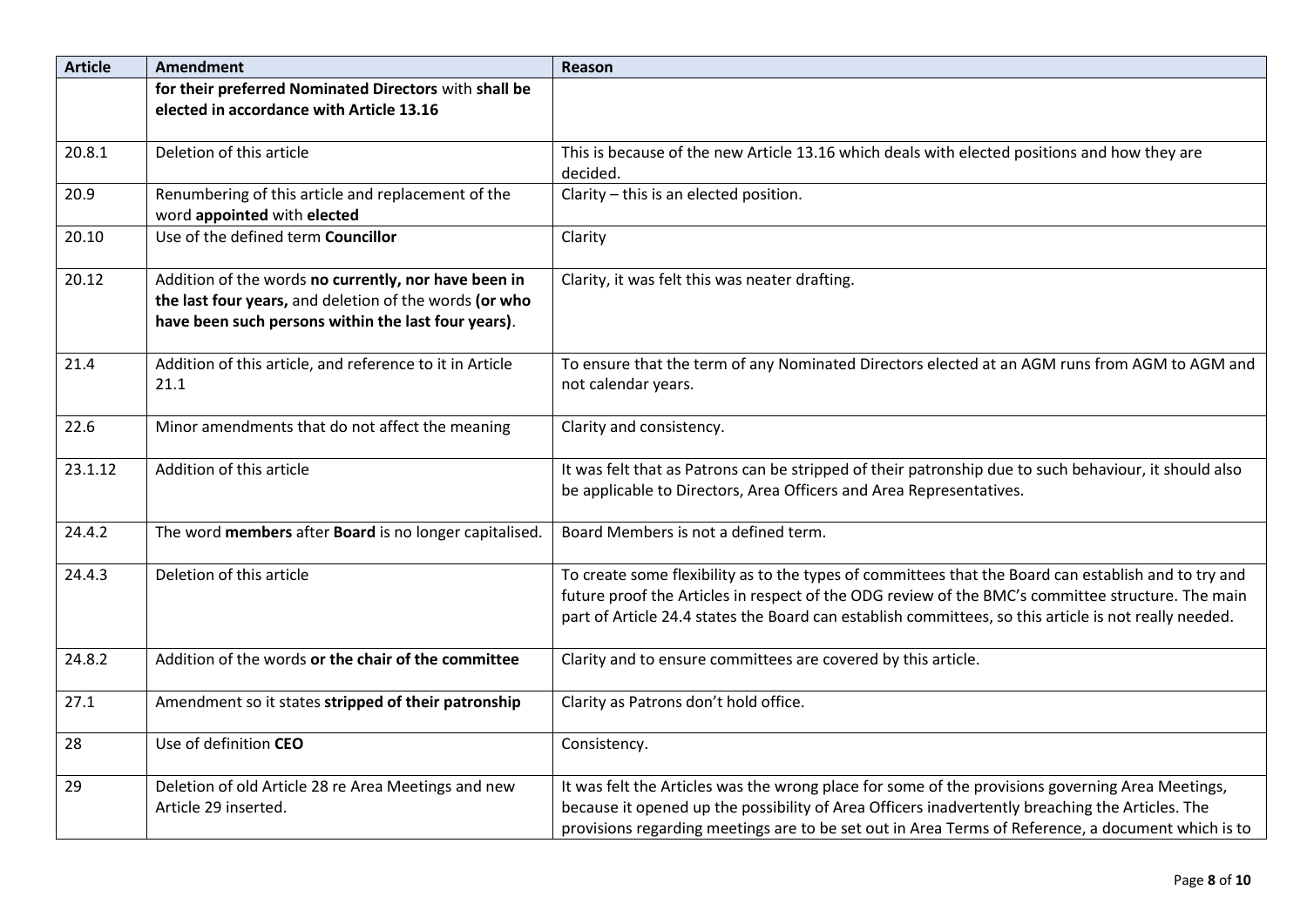| <b>Article</b> | <b>Amendment</b>                                                                                                                                                                                               | Reason                                                                                                                                                                                                                                                                                                    |
|----------------|----------------------------------------------------------------------------------------------------------------------------------------------------------------------------------------------------------------|-----------------------------------------------------------------------------------------------------------------------------------------------------------------------------------------------------------------------------------------------------------------------------------------------------------|
|                |                                                                                                                                                                                                                | be approved by 75% of the Area Officers, and reviewed by the Board and Council at least every 3<br>years.                                                                                                                                                                                                 |
|                |                                                                                                                                                                                                                | Who can attend an Area Meeting should remain in the Articles, and new Article 29.2 deals with this.<br>The offices of Area Officers and Area Representatives should also remain in the Articles-see below.                                                                                                |
| 29.3           | Minor amendments that do not affect the meaning in<br>respect of Area Officers and Area Representatives                                                                                                        | The amendments are to reflect changes in numbering and new definitions used in the Articles.                                                                                                                                                                                                              |
| 29.3.2         | Addition of the words For the avoidance of doubt a<br>person elected an Area Officer may also be elected an<br>Area Representative.                                                                            | To ensure it is clear that individuals can hold the office of Area Officer and Area Representative at<br>the same time.                                                                                                                                                                                   |
| 29.3.4         | Deletion of the words Where a vacancy arises between<br>Area AGMs, the Area Chair may co-opt a suitable, able<br>and willing person to fill that vacancy until the next<br>Area AGM.                           | This is dealt with in Article 29.3.8 and so these words are superfluous.                                                                                                                                                                                                                                  |
| 29.3.6         | Deletion of the words the provisions will also normally<br>apply to appointments pursuant to Article 28.5.2                                                                                                    | The amendments are to make it clear that the provisions of Article 23 apply to Area Officers and<br>Area Representatives, but that Council can decide if the person in question should remain in office.                                                                                                  |
|                | Replacement of the words In this case with If the<br>person is to be disqualified                                                                                                                              | If the person is to be disqualified, then the termination of appointment is immediate.                                                                                                                                                                                                                    |
|                | Deletion of the words In these circumstances, until<br>such time as a replacement is appointed by an Area<br>AGM, the Area Chair, may co-opt someone who is able<br>and willing to do so, to fill the vacancy. | Co-option is dealt with in Article 29.3.8 so these words are superfluous                                                                                                                                                                                                                                  |
| 29.3.7         | Replacement of the words an Ordinary Area Meeting<br>called for that purpose in accordance with these<br>Articles with the next scheduled Area Meeting                                                         | To make if clear when such re-election/confirmation of removal is to take place. This is different<br>from the provisions at Article 29.3.6, as this is Members seeking the removal of an Area Officer or<br>Area Representative, and so the removal/replacement should not wait until the next Area AGM. |
| 29.3.8         | Addition of the words or person appointed under                                                                                                                                                                | To cover any appointments made under Article 29.3.4                                                                                                                                                                                                                                                       |
|                | <b>Article 29.3.4.</b><br>Addition of the words or the Area Representative(s) if<br>the vacancy arising is that of the Area Chair.                                                                             | To deal with the situation where it is the Area Chair vacancy that has arisen.                                                                                                                                                                                                                            |
|                | Addition of the words who is suitable, able and willing                                                                                                                                                        | To ensure consistency from the deleted words at Article 29.3.4 and 29.3.6.                                                                                                                                                                                                                                |